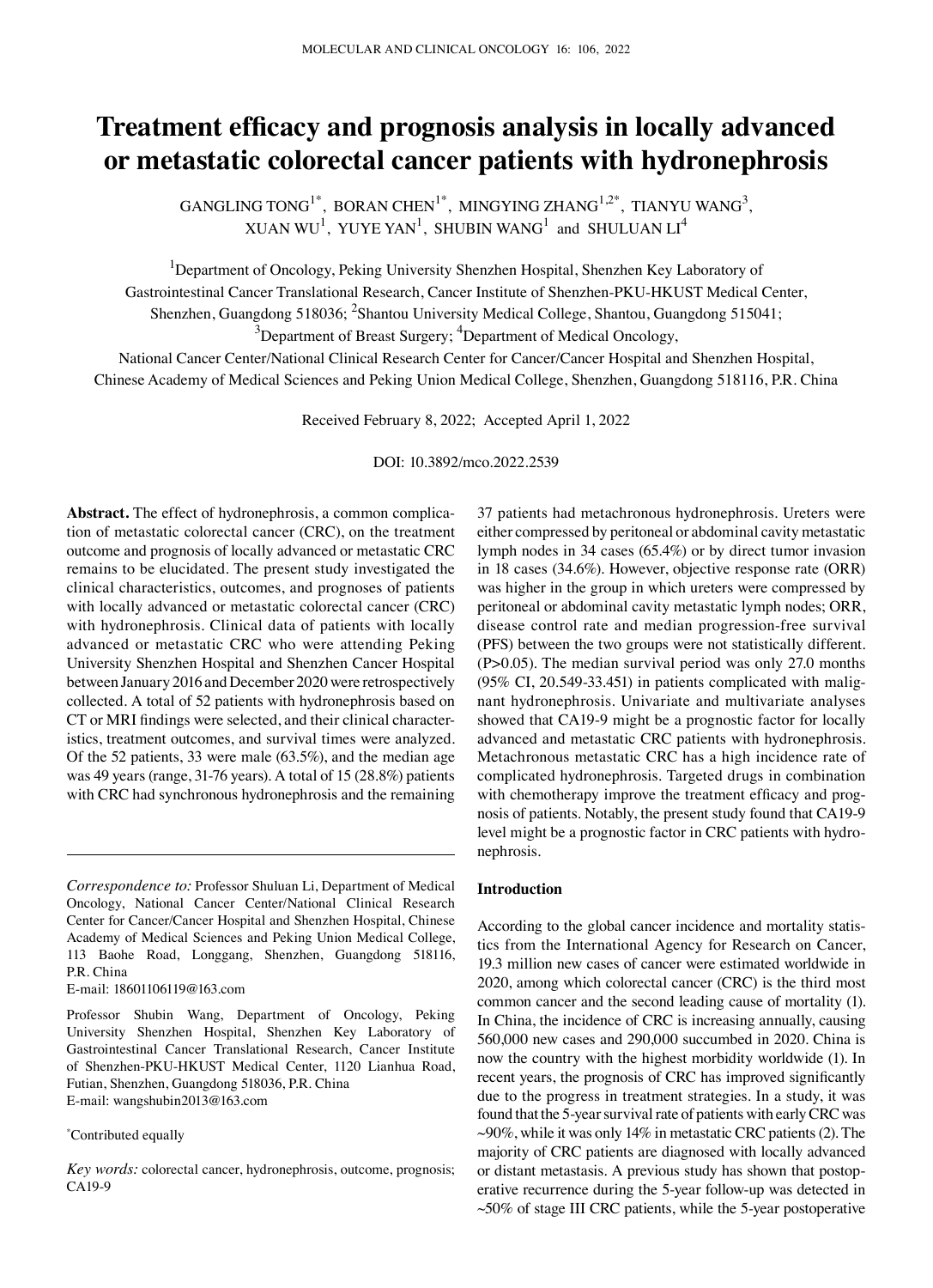recurrence rate was only ~12‑38% in stage II CRC patients. With the advancement of precision medicine, the mortality rate of CRC has decreased over the past few years. However, some patients, when first diagnosed, are already at stage T4 or have peritoneal metastasis, whose prognosis is poor. Even after neoadjuvant radiotherapy and total mesorectal excision surgery, there is still a 4‑10% local recurrence rate for rectal cancer, and the prognosis for these patients is poor (3). Zhang *et al* (4) showed that among 148 patients who received adjuvant chemotherapy or radiotherapy postoperatively, 13 patients developed hydronephrosis, of which five were considered to be caused by benign factors (e.g., surgical or radiotherapy factors), and eight patients were diagnosed with recurrent metastasis. The pelvic cavity is the most common site of recurrence of peritoneal or abdominal lymph node metastasis (5). The tumor mass can obstruct the upper urinary tract via compression or direct invasion of the ureters, causing hydronephrosis without any symptoms or manifesting as low back pain, renal failure, or urinary tract infection, which can be diagnosed based on computed tomography (CT), magnetic resonance imaging (MRI) or ultrasound (5). Using CT scans, Brown *et al* (6) found that a peritoneal centred focal tumor mass was the most common cause of postoperative hydronephrosis, especially in patients with R1 or R2 resection, or in those at stage  $pT4$  with peritoneal or adjacent organ invasion. The median survival period and 1‑year mortality rate in CRC patients with hydronephrosis were only 6 months and 62%, respectively. Larsen *et al* (7) reported that surgical resection in hydronephrotic CRC patients reduces the risk of recurrence, which is a prognostic factor for CRC recurrence. Malignant obstruction and concomitant hydronephrosis are common complications of metastatic CRC. Percutaneous nephrostomy (PCN) and antegrade stent implantation are commonly used to relieve obstruction, improve the patients' quality of life, and simultaneously create opportunities for active anti‑cancer treatment. Sugimoto *et al* (8) reported that PCN or stent implantation relieves obstruction in metastatic breast cancer patients with hydronephrosis, delays renal failure progression, reduces the risk of infection, eases cancer pain and improves the patients' prognosis and quality of life. Similarly, Duan *et al* (9) found that PCN combined with stent implantation is effective in cervical cancer patients with hydronephrosis, urinary tract infection and renal insufficiency, which alleviates patient discomfort and creates an opportunity for anti-tumor therapy. Despite the widespread clinical application of targeted drugs in metastatic CRC and the development of techniques for obstruction relief, the effect of hydronephrosis on the outcome and prognosis of locally advanced or metastatic CRC remains unclear. The present study discussed the impact of hydronephrosis on the treatment outcome and prognosis of locally advanced or metastatic CRC. It retrospectively analyzed the clinical data of patients with ureterectasis and hydronephrosis, summarized their clinical characteristics and investigated the therapeutic effect and prognosis to provide a reference for better understanding of locally advanced or metastatic CRC patients with complicated malignant hydronephrosis.

#### **Materials and methods**

*Patients and clinical data.* The present study retrospectively analyzed the clinical data of patients with hydronephrosis at Peking University Shenzhen Hospital and Shenzhen Cancer Hospital between January 2016 and December 2020. Written informed consent for use of their data for research purposes was signed by the patients or their legal guardians prior to treatment. The treatment and its outcome were assessed according to the institutional guidelines. Patient information and clinicopathological features were collected from the electronic medical records of the clinicians. The inclusion criteria were: i) Pathologically confirmed colorectal adenoma; ii) newly diagnosed locally advanced or metastatic CRC patients; iii) CT or MRI confirming CRC patients complicated by hydronephrosis; iv) Eastern Cooperative Oncology Group (ECOG) Performance Status 0‑2; and v) expected survival period >3 months. The exclusion criteria were: i) Ureterectasia or hydronephrosis caused by benign factors such as urinary tract stones, trauma, surgery, or radiotherapy‑induced injury; and ii) ureterectasia or hydronephrosis caused by primary urinary tract disease. These patients were observed until the time of mortality or the end of follow‑up (August 1st, 2021), whichever came first. The dates of mortality were obtained via telephone from the hospital's follow‑up centre. The research program and the study protocol were approved by the ethics committee of Peking University Shenzhen Hospital and Shenzhen Cancer Hospital.

*Treatment.* PCN or ureteral stent implantation was performed in patients with dysuria and/or renal dysfunction, which were palliative or radical. Treatment options were made according to rat sarcoma viral oncogene homolog (RAS) and B‑Raf murine sarcoma viral oncogene homolog B1 (BRAF) mutational status, primary anatomic site of CRC, and ECOG score. Regimens included mFOLFOX6 [oxaliplatin 85mg/m2 , IVGTT 2 h, d1; calcium folinate 400 mg/m<sup>2</sup>, IVGTT 2 h, d1; fluorouracil, 400 mg/m2 , iv, d1, 1,200 mg/m2 , d1, 2, IVGTT (total  $2,400 \text{ mg/m}^2$ , 48 h), q2w], FOLFIRI [irinotecan 180 mg/m<sup>2</sup>, IVGTT 90 min, d1; calcium folinate 400 mg/m2 , IVGTT 2 h, d1; fluorouracil,  $400 \text{ mg/m}^2$ , iv, d1,  $1,200 \text{ mg/m}^2$ , d1,  $2,1\text{VGTT}$  $(t$ otal 2,400 mg/m<sup>2</sup>,48 h), q2w), Bevacizumab 5 mg/kg, IVGTT 30‑60 min (first administration time >90 min), d1, q2w, and Cetuximab 500 mg/m<sup>2</sup>, IVGTT >60 min (first administration time >120 min), d1, q2w]. Radiation dose: Planning target volume, 40 Gy. CT or MRI was performed every two cycles.

*Evaluation methods.* The tumor response throughout the whole cycle was categorized into complete response (CR), partial response (PR), stable disease (SD), and progressive disease (PD). The response was evaluated according to the Response Evaluation Criteria in Solid Tumors 1.1 (10). The objective response rate (ORR) was defined as the percentage of patients who achieved a CR or PR, and the disease control rate (DCR) was defined as the percentage of patients with CR, PR, or SD. Overall survival (OS) was defined as the duration from the time of treatment to the time of death. Progression-free survival (PFS) was defined as the time from treatment to the first occurrence of PD or death. Normal range for CA19-9 is 0‑43 U/ml, CA19‑9>43 U/ml was defined as CA19‑9 elevation.

*Statistical analysis.* Statistical analysis was performed using SPSS version 20.0 (IBM Corp.). The  $\chi^2$  test was used to compare categorical data. Kaplan‑Meier test and Cox proportional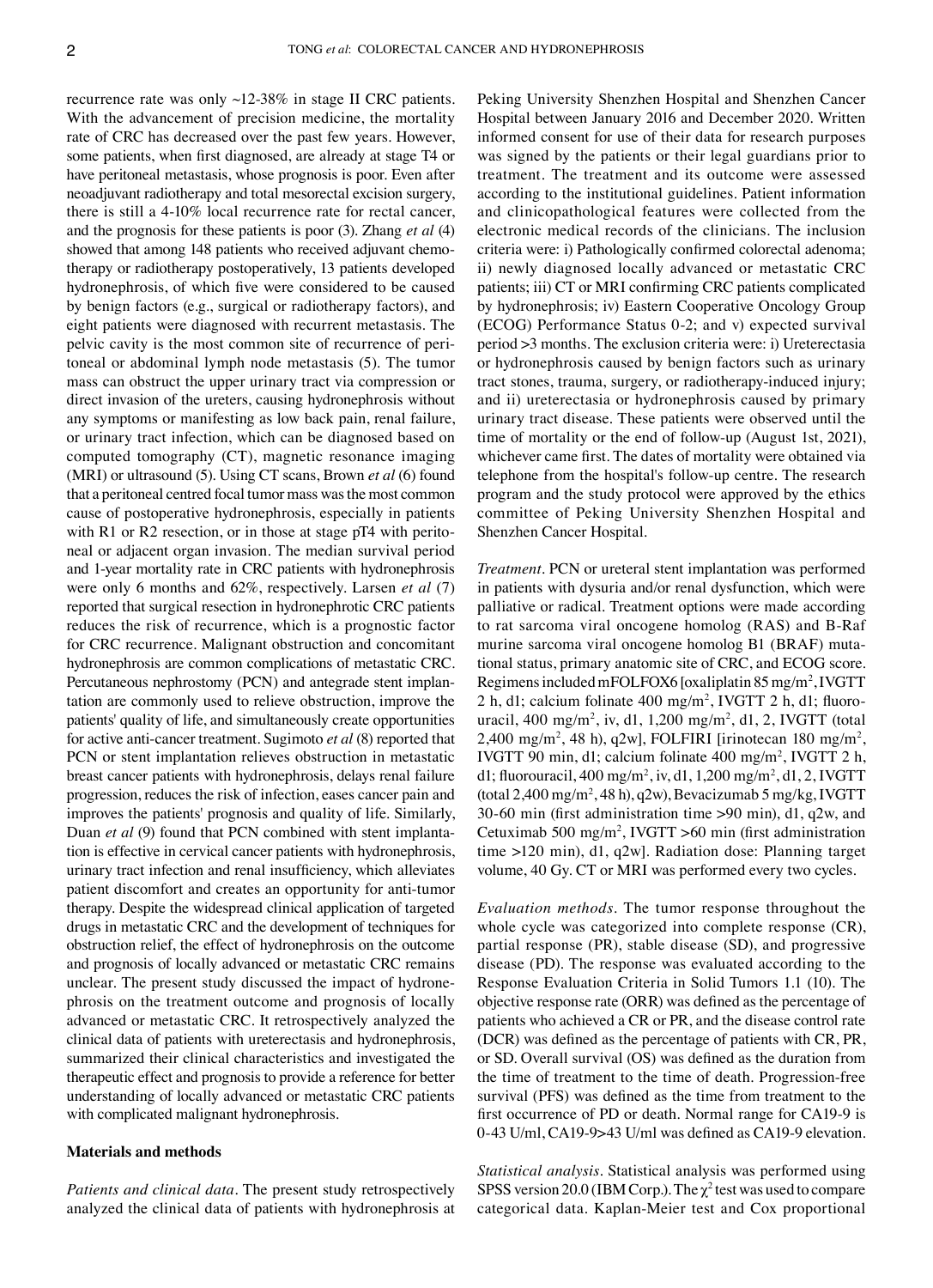hazards regression model were used for survival analysis and univariable and multivariable analyses. Differences between the groups were compared using the log-rank test.  $P<0.05$  was considered to indicate a statistically significant difference.

### **Results**

*Clinical features of patients.* A total of 52 patients, including 33 males (63.5%) with locally advanced or metastatic CRC with hydronephrosis, were selected. The median age was 49 years (range, 31‑76 years). Tumors originating from the rectum were more commonly (36.5%) complicated with hydronephrosis. A total of 15 patients (28.8%) had synchronous hydronephrosis when diagnosed with CRC. In contrast, metachronous hydronephrosis at post-radical surgery recurrence was more common, accounting for 37 cases (71.2%). Regarding the causes of hydronephrosis, 34 cases were due to ureteral compression by peritoneal or lymph node metastasis, and 18 cases (34.6%) were caused by direct tumor invasion. A total of 36 cases (69.2%) with hydronephrosis were unilateral, and 16 (30.8%) were bilateral. A total of 46 stage IV CRC patients (88.5%) had a higher risk of hydronephrosis. Among the 52 patients, 18 had renal dysfunction and eleven patients had a urinary tract infection (Table I).

*Treatment efficacy.* Of the 52 patients, 22 had accompanying hydronephrosis with preserved renal function, and 30 developed dysuria and/or renal function impairment, in which 28 patients underwent ureteral stent implantation and two underwent PCN. After the intervention, the renal injury or dysuria was relieved. A total of four patients with stage III concurrent hydronephrosis were treated surgically (one R0 resection, three R1 resections). A total of two postoperative rectal cancer patients received palliative radiotherapy for relapse lesions due to cancer pain, which was relieved after the treatment. All patients received chemotherapy in combination with targeted therapy as first-line treatment.

In 34 patients, the ureters were compressed by peritoneal or lymph node metastasis. A total of nine had PR, 16 had SD and the ORR and DCR were 26.5 and 73.5%, respectively. There were 18 cases with direct tumor invasion of the ureters, where two had PR and 10 had SD. The ORR and DCR were 11.1 and 66.7%, respectively. ORR was higher in the group in which ureters were compressed by peritoneal or lymph node metastasis, but there was no statistically significant difference in the DCR between the two groups. (P>0.05; Table II). The median PFS was eight months (95% CI, 4.654‑11.346) and nine months (95% CI, 7.898-10.102), respectively, in the two groups receiving first-line treatment and there was no significant difference (P>0.05; Table II).

Of the 15 patients complicated with synchronous hydronephrosis at the first diagnosis, two had PR and eight had SD and the ORR and DCR were 13.3 and 66.7%, respectively. Of the total 37 patients with metachronous hydronephrosis, nine had PR and 18 had SD. The ORR and DCR were 24.3 and 72.9%, respectively. There was no statistically significant difference in ORR between these two groups, although the ORR was higher in the metachronous hydronephrosis group (P>0.05; Table II). The median PFS was six months (95% CI, 5.241-6.759) and nine months (95% CI, 8.187‑9.813), respectively, in the two Table I. Clinical features of 52 colorectal cancer patients with hydronephrosis.

| Clinicopathological feature        | Cases<br>(n) | Percentages<br>$(\%)$ |
|------------------------------------|--------------|-----------------------|
| Median age (years)                 | 49 (31-76)   |                       |
| Sex                                |              |                       |
| Male                               | 33           | 63.5                  |
| Female                             | 19           | 36.5                  |
| Primary tumour site                |              |                       |
| Left colon                         | 15           | 28.9                  |
| Right colon                        | 18           | 34.6                  |
| Rectum                             | 19           | 36.5                  |
| Time of complicated hydronephrosis |              |                       |
| Synchronous                        | 15           | 28.8                  |
| Metachronous                       | 37           | 71.2                  |
| Pathological differentiation       |              |                       |
| Poorly differentiated              | 8            | 15.4                  |
| Moderately differentiated          | 31           | 59.6                  |
| Well differentiated                | 13           | 25.0                  |
| <b>CEA</b> level                   |              |                       |
| Normal                             | 26           | 50.0                  |
| Elevated                           | 24           | 46.2                  |
| Unclear                            | 2            | 3.8                   |
| CA19-9 level                       |              |                       |
| Normal                             | 23           | 44.2                  |
| Elevated                           | 27           | 51.9                  |
| Unclear                            | 2            | 3.8                   |
| Causes of hydronephrosis           |              |                       |
| Peritoneal or abdominal cavity     |              |                       |
| Lymph node compression             | 34           | 65.4                  |
| Direct tumour invasion             | 18           | 34.6                  |
| Involved ureters                   |              |                       |
| Left side                          | 22           | 42.3                  |
| Right side                         | 14           | 26.9                  |
| Both sides                         | 16           | 30.8                  |
| <b>Stages</b>                      |              |                       |
| Ш                                  | 6            | 11.5                  |
| IV                                 | 46           | 88.5                  |
| <b>RAS</b> status                  |              |                       |
| Wild-type                          | 22           | 42.3                  |
| Mutated                            | 30           | 57.7                  |
| <b>BRAF</b> status                 |              |                       |
| Wild-type                          | 47           | 90.4                  |
| Mutated                            | 5            | 9.60                  |
| Regimen                            |              |                       |
| Bevacizumab + mFOLFOX6/            | 27           | 51.9                  |
| <b>FOLFIRI</b>                     |              |                       |
| Cetuximab + mFOLFOX6/              | 25           | 48.1                  |
| <b>FOLFIRI</b>                     |              |                       |

CEA, carcinoembryonic antigen.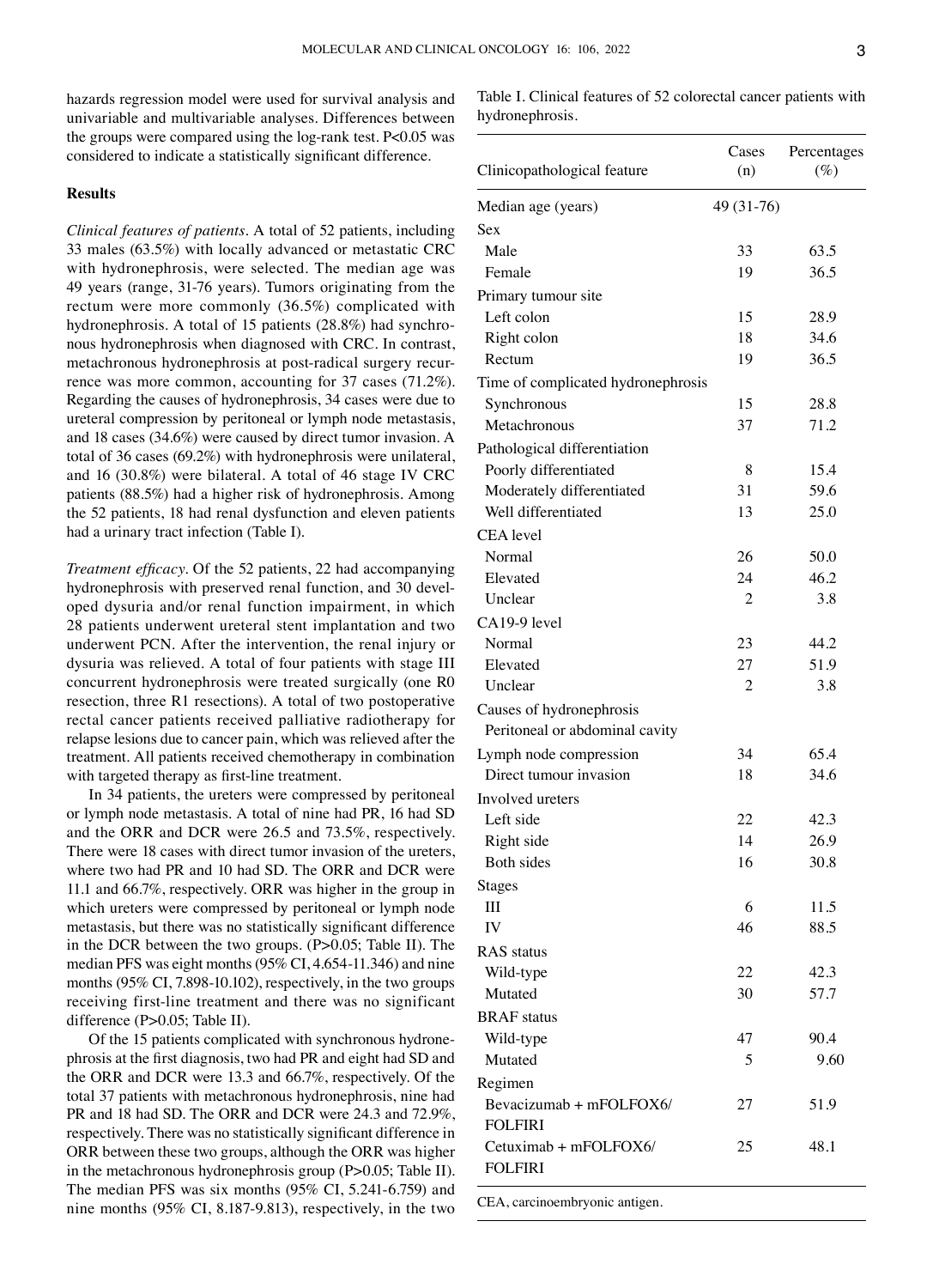| Characteristics of<br>Patients                                   | Cases<br>(n) | <b>PR</b><br>(n) | <b>SD</b><br>(n) | <b>DCR</b><br>$(\%)$ | $\chi^2$ | P-value | <b>Median PFS</b><br>(months) | 95% CI       | $\chi^2$ | P-value |
|------------------------------------------------------------------|--------------|------------------|------------------|----------------------|----------|---------|-------------------------------|--------------|----------|---------|
| Ureters compressed by<br>peritoneal or metastatic<br>lymph nodes | 34           | 9                | 16               | 73.5                 | 0.270    | 0.749   | 8                             | 4.654-11.346 | 0.107    | 0.743   |
| Ureters compressed by<br>direct tumor invasion                   | 18           | 2                | 10               | 66.7                 |          |         | 9                             | 7.898-10.102 |          |         |
| Complicated<br>hydronephrosis at first<br>diagnosis              | 15           | 2                | 8                | 66.7                 | 2.294    | 0.149   | 6                             | 5.241-6.759  | 0.315    | 0.575   |
| Hydronephrosis at<br>postoperative recurrence                    | 37           | 9                |                  | 72.9                 |          |         | 9                             | 8.187-9.813  |          |         |

Table II. Treatment outcome of patients receiving first-line chemotherapy.

DCR, disease control rate; PFS, progression-free survival; PR, partial response; SD, stable disease.

groups after first‑line treatment and there was no significant difference (P>0.05; Table II).

*Survival time and influencing factor analysis.* A total of three out of 52 patients were lost to follow‑up and the mean follow‑up period of the remaining 49 patients was 36 months (range, 5‑59 months). Only 15 patients survived, while the rest succumbed. The median survival time of patients with concurrent hydronephrosis was 27.0 months (95% CI, 20.549‑33.451). Univariate analysis showed that CA19‑9 elevation affected the OS of patients. (P<0.05; Table III). In Cox proportional hazards regression model analysis, CA19‑9 elevation affected the survival time of patients with hydronephrosis (P<0.05; Table III).

## **Discussion**

Hydronephrosis is one of the commonest complications of locally advanced or recurrent CRC. In the present study, excluding pelvic effusion due to benign factors, the incidence of CRC with primary concurrent and metachronous hydronephrosis in patients with locally advanced or metastatic CRC was 28.8 and 71.2%, respectively. Rectal cancer with hydronephrosis usually has a higher risk of combined hydronephrosis, which may be related to the anatomical site of the rectum. Pelvic recurrence was more likely to lead to ureteral obstruction and hydronephrosis. CRC patients with hydronephrosis may present with no obvious systemic signs or symptoms, but some may experience low back pain or symptoms of urinary tract infection, and renal function impairment may be indicated by blood tests. Hydronephrosis can occur bilaterally or unilaterally, which is mostly seen in young patients with late tumor stage and large recurrent lesions (11). Clinical diagnosis of CRC with hydronephrosis is mainly based on CT or MRI. Local soft tissue masses in the abdominal cavity, local lymph node metastasis, large omental thickening, or nodules, and periureteral soft tissue thickening are usually seen on CT (12).

In the present study, 52 CRC patients with hydronephrosis with a median age of 49 years were screened by CT or MR. Of these, 65.4% of patients had ureteral compression due to peritoneal or lymph node metastasis, while 34.6% were due to direct tumor invasion. A previous report has shown that hydronephrosis was more likely to occur in patients with recurrent CRC (6). After active treatment, the patients' obstructive symptoms were relieved and they all received first-line palliative therapy, which improved their prognosis and quality of life, creating suitable conditions for antineoplastic therapy.

There is limited evidence or data on locally advanced or metastatic CRC patients with hydronephrosis receiving pallia– tive care. Aghalarov *et al* (13) reported a case of postoperative recurrence of rectal cancer with urinary tract infection and right-sided hydronephrosis caused by a ureteral mass, who underwent laparoscopic right nephroureterectomy. The resected mass was pathologically confirmed to originate from rectal cancer. No tumor recurrence was detected on postoperative follow‑up after 6 months and the patient was doing well. Sato *et al* (14) reported a CRC patient who developed metachronous metastasis of the liver and lymph nodes at the root of the inferior mesenteric artery, which resulted from the invasion by lymph node metastasis at the root of the inferior mesenteric artery. The patient underwent laparoscopic partial resection of segment 5 of the liver, excision of the lymph nodes at the root of the inferior mesenteric artery (combined resection of the left ureter), bilateral ureteral stent placement and left ureteral reconstruction. In the present study, four patients underwent surgical treatment; one underwent R0 resection, and no recurrence was detected at 2 years postoperative follow‑up, while the other three patients who underwent R1 resection had a recurrence. Larsen *et al* (7) reported that 22% of CRC patients with local recurrence and hydronephrosis could undergo R0 resection, and the prognosis of these patients improved accordingly. However, an R0 resection rate of only 10% was reported by Lev‑Chelouche *et al* (15) in such patients, and the prognosis of patients who underwent R0 resection was similar to that of patients without surgical resection or those who received palliative surgery. Cheng *et al* (16) concluded that radical surgery did not improve the prognosis of patients with locally recurrent rectal cancer with hydronephrosis. Therefore, the benefit of surgery in patients with locally advanced or metastatic CRC with hydronephrosis is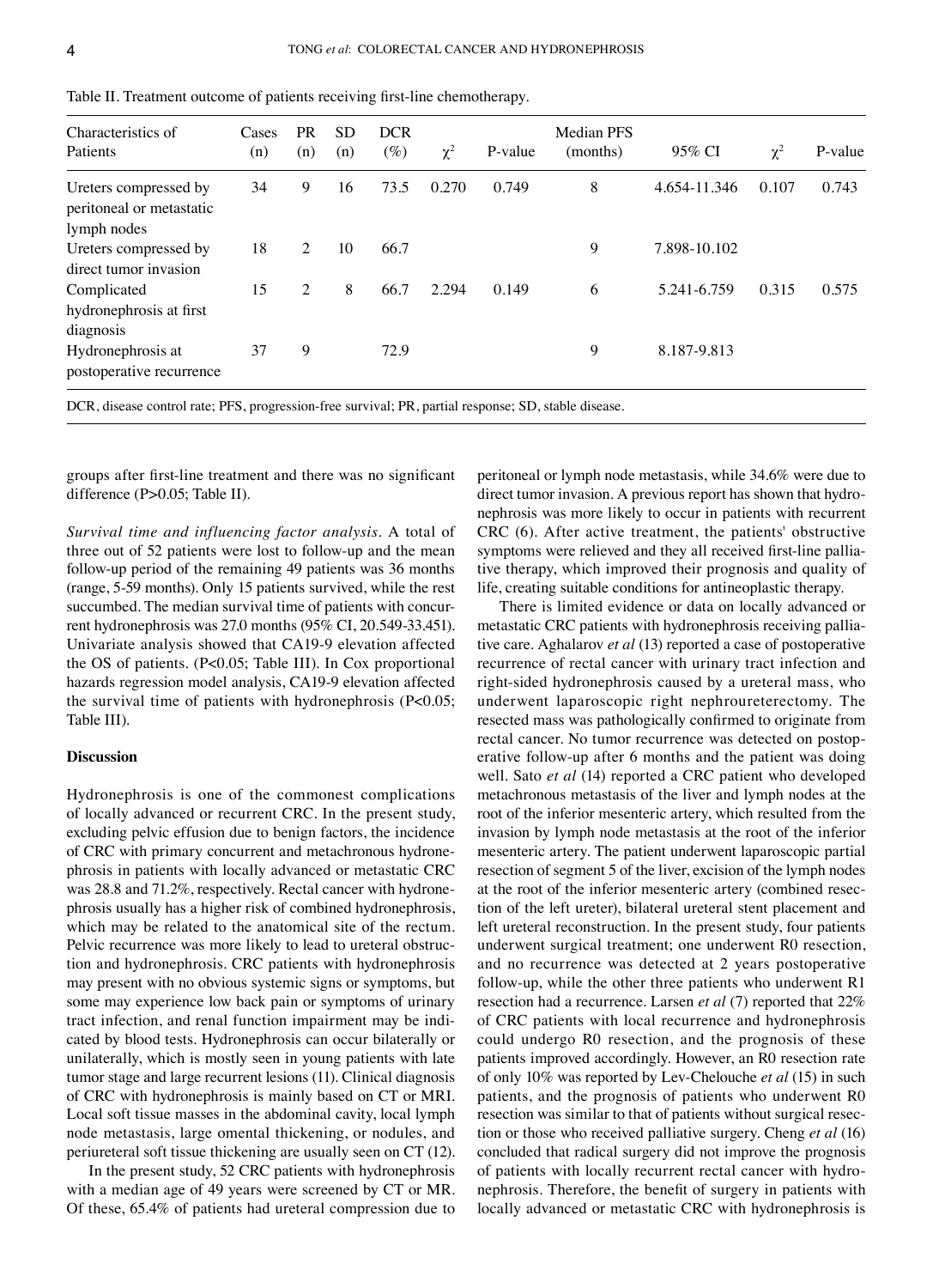| Clinicopathological features |            | Log Rank univariable analysis | COX multivariable regression analysis |             |         |
|------------------------------|------------|-------------------------------|---------------------------------------|-------------|---------|
|                              | $\gamma^2$ | P-value                       | HR                                    | 95% CI      | P-value |
| Vascular tumor thrombus      | 3.414      | 0.065                         | 0.407                                 | 0.018-0.912 | 0.029   |
| CA19-9 elevation             | 5.783      | 0.016                         | 0.396                                 | 0.186-0.841 | 0.016   |
| Involved ureteral sites      | 5.542      | 0.063                         |                                       |             | 0.05    |

Table III. Influencing factors on survival time of patients.

controversial. Hamanaka *et al* (17) reported a recurrent rectal

cancer patient with concurrent hydronephrosis who underwent radiofrequency ablation for recurrent pelvic lesions, which relieved pain. Yoshitomi *et al*(18) reported that for patients with locally advanced colon cancer who were resistant to conventional preoperative chemotherapy, preoperative chemotherapy and radiotherapy might be effective. In the present study, two patients with recurrent rectal cancer received palliative radiotherapy for cancer pain, which was relieved after treatment, indicating that palliative radiotherapy could be considered for patients with concomitant cancer pain. Studies on the application of chemotherapy combined with targeted therapy in locally advanced or metastatic CRC with hydronephrosis are limited. Kagawa *et al* (19) reported an improvement in the prognosis of a metastatic cecum cancer patient with hydronephrosis who underwent resection surgery for the primary lesion and underwent treatment with systemic chemotherapy, bevacizumab, and cetuximab. Sakisaka *et al* (20) reported a patient with metastatic colon cancer with a PS score of 4, which was complicated with hydronephrosis, acute cholecystitis, and obstructive jaundice before chemotherapy. The patient's condition improved after cetuximab monotherapy. He received mFOLFOX7 for 6 months and was evaluated for PR according to the CT scan. Kuwabara *et al* (21) reported a case of bilateral upper urinary tract obstruction who received a modified chemotherapy regimen of oxaliplatin and fluorouracil in combination with bevacizumab following percutaneous nephrostomy, with improved renal function and a chance of long‑term survival. It can be seen from these studies that locally advanced or metastatic CRC patients with hydronephrosis can benefit from conventional therapeutic agents such as chemotherapeutic agents and targeted agents, which are safe. All patients in the present study received first-line mFOLFOX6 or FOLFIRI regimen combined with bevacizumab or cetuximab according to the patients' primary tumor site, RAS/BRAF status, and ECOG score. The disease control rates in both groups were 66.7 and 72.9%, respectively.

Although the ORR was higher in the group with ureters compressed by peritoneal or abdominal cavity metastatic lymph nodes and the group with metachronous hydronephrosis, which were 26.5 and 24.3%, respectively, there were no statistically significant differences between the groups. In FIRE‑3 and CALGB/SWOG 80405 clinical studies, bevacizumab or cetuximab in combination with mFOLFOX6 or FOLFIRI regimens for patients with RAS wild‑type metastatic CRC had an ORR of  $\sim$ 55.6-72.1% (22), which was significantly better than the results of the present study. It is possible that this treatment modality has limited efficacy in locally advanced

patients or metastatic CRC patients with hydronephrosis, or it might also be related to the difficulty of imaging to accurately assess the efficacy of peritoneal metastases. Xiong *et al* (23) reported that the ORR and DCR of bevacizumab in combination with chemotherapy for metastatic CRC were 48.89 and 86.67%, respectively, which were also higher than the results of the present study. Thus, surgery or radiotherapy could improve the quality of life and prognosis of a subset of highly selected metastatic CRC patients with hydronephrosis. Conventional targeted therapy combined with chemotherapeutic agents could increase the treatment effectiveness and improve the prognosis of patients, but differences remain when compared with patients with metastatic CRC without hydronephrosis. Therefore, more evidence-based data are needed.

CRC with hydronephrosis has its own biological behavior. Westberg *et al* (24) found that locally recurrent rectal cancer patients with hydronephrosis had a worse prognosis than those without hydronephrosis. Additionally, Henry *et al* (25) found that pelvic recurrent CRC patients with hydronephrosis had poorer OS, PFS and DCR. The median survival period of patients in this study was 27 months, which was an improvement on our results because both recurrent and locally advanced patients were included in this study. Tanaka *et al* (26) reported that in gastrointestinal malignancies with hydronephrosis, the median survival period was only nine months, which was significantly different the results of the present study, which might be related to patient selection and treatment difference. However, the OS of metastatic CRC patients in the CALGB/SWOG 80405 study was  $\leq$ 35 months (22), which exceeded the results of the present study. Similarly, some studies have shown that carcinoembryonic antigen (CEA) level, unilateral or bilateral ureteral involvement, ureteral stenting, or PCN had no effect on survival (15,27), and the same result was obtained in the present study. The present study showed that CA19‑9 level might be a prognostic factor in patients with locally advanced or metastatic CRC with hydronephrosis. However, the number of cases enrolled in the present study was relatively small, which limits the ability to fully explain the research results. A previous study indicated that urological disorders such as obstruction of the ureteropelvic junction or ureteral stones were significantly linked to elevated serum and urinary CA19-9 levels, and CA19-9 expression in renal tubular epithe– lial cells increased as obstructive uropathy developed (28). In contrast, the elevation of CA19‑9 levels might affect patient survival. However, it might be related to urinary tract infection or renal tubular epithelial damage after urinary tract obstruction, and it deserves further study.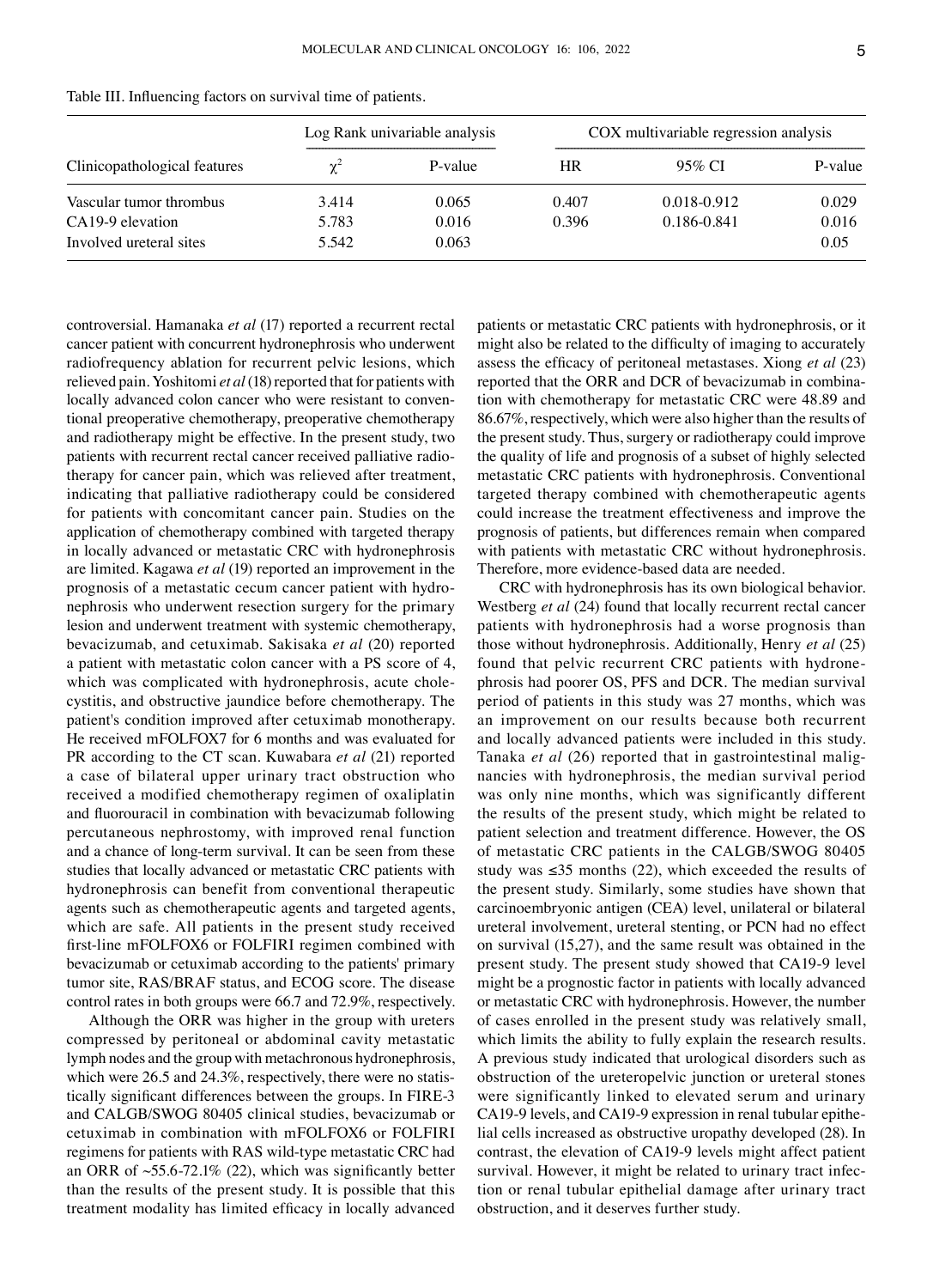In conclusion, the incidence of metachronous metastatic CRC with hydronephrosis was high, especially in patients with rectal cancer. PCN or ureteral stenting not only improved the quality of life of patients but also provided more treatment opportunities for patients. Surgery and radiotherapy improve patient prognosis and quality of life. The use of targeted drugs in combination with chemotherapeutic agents is safe, which increases the efficiency of treatment and improves patient survival. CA19‑9 might serve as a prognostic factor in CRC patients with hydronephrosis, and it might also be a predictor of urinary tract obstruction in CRC. Therefore, early detection and intervention of hydronephrosis is crucial in metastatic CRC patients. However, this study was retrospective and was limited due to the relatively small population size, which was insufficient to fully explore the results and more studies are needed to enrich the evidence.

## **Acknowledgements**

Not applicable.

# **Funding**

The present study was supported by Shenzhen Science and Technology Innovation Commission Project (grant nos. JCYJ20190809100005672, ZDSYS20190902092855097 and KCXFZ20200201101050887) and Shenzhen Sanming Project (grant no. SZSM201612041).

# **Availability of data and materials**

All data generated or analyzed during this study are included in this published article.

## **Authors' contributions**

GT, BC and MZ were responsible for conception and design of the present study. SL and SW provided administrative support, study materials or patients. BC, MZ, TW, XW and YY collected and assembled data. GT, BC and MZ were responsible for data analysis and interpretation. All authors wrote the manuscript. GT and BC confirm the authenticity of all the raw data. All authors reviewed and approved the final manuscript.

# **Ethics approval and consent to participate**

The research program and the study protocol were approved by the ethics committee of Peking University Shenzhen Hospital and Shenzhen Cancer Hospital. Written informed consent for use of their data for research purposes was signed by the patients or their legal guardians prior to treatment.

# **Patient consent for publication**

Not applicable.

# **Competing interests**

The authors declare that they have no competing interests.

#### **References**

- 1. Sung H, Ferlay J, Siegel RL, Laversanne M, Soerjomataram I, Jemal A and Bray F: Global Cancer Statistics 2020: GLOBOCAN estimates of incidence and mortality worldwide for 36 cancers in 185 countries. CA Cancer J Clin 71: 209‑249, 2021.
- 2. Cao Y and Wang X: Effects of molecular markers on the treatment decision and prognosis of colorectal cancer: A narrative review. J Gastrointest Oncol 12: 1191‑1196, 2021.
- 3. Chen G, Peng J, Xiao Q, Wu HX, Wu X, Wang F, Li L, Ding P, Zhao Q, Li Y, *et al*: Postoperative circulating tumor DNA as markers of recurrence risk in stages II to III colorectal cancer. J Hematol Oncol 14: 80, 2021.
- 4. Zhang Q, Tey J, Yang Z, Li P, Peng L, Fu S, Huang G, Xiong F and Lu JJ: Adjuvant chemoradiation plus intraoperative radiotherapy versus adjuvant chemoradiation alone in patients with locally advanced rectal cancer. Am J Clin Oncol 38: 11‑16, 2015.
- 5. Kim DD, Litow KJ, Lumbra TJ and Masri MM: Failure of 3 different methods and biopsy sites to diagnose a patient with invasive colorectal cancer: A case report. Medicine (Baltimore) 98: e15656, 2019.
- 6. Brown G, Drury AE, Cunningham D and Husband JE: CT detec‑ tion of hydronephrosis in resected colorectal cancer: A predictor of recurrent disease. Clin Radiol 58: 137‑142, 2003.
- 7. Larsen SG, Wiig JN and Giercksky KE: Hydronephrosis as a prognostic factor in pelvic recurrence from rectal and colon carcinomas. Am J Surg 190: 55‑60, 2005.
- 8. Sugimoto H, Oda G, Yokoyama M, Hayashi K, Yoshino M, Ogawa A, Hosoya T, Nakagawa T and Uetake H: Hydronephrosis caused by metastatic breast cancer. Case Rep Oncol 14: 378‑385, 2021.
- 9. Duan XH, Li FY, Han XW, Wu G, Zhang JH, Tian YD and Zhang YC: Clinical observation of double percutaneous nephrostomy combined with ureter occlusion stent for treating cervical cancer complicated with vesicovaginal fistula. Cancer Biother Radiopharm: Oct 5, 2020 (Epub ahead of print).
- 10. Eisenhauer EA, Therasse P, Bogaerts J, Schwartz LH, Sargent D, Ford R, Dancey J, Arbuck S, Gwyther S, Mooney M, *et al*: New response evaluation criteria in solid tumours: Revised RECIST guideline (version 1.1). Eur J Cancer 45: 228‑247, 2009.
- 11. McNamara DA, Fitzpatrick JM and O'Connell PR: Urinary tract involvement by colorectal cancer. Dis Colon Rectum 46: 1266‑1276, 2003.
- 12. Ghanem AI, Glide-Hurst C, Siddiqui MS, Chetty IJ and Movsas B: Retroperitoneal metastasis abutting small bowel: A novel magnetic resonance‑guided radiation approach. Cureus 10: e2412, 2018.
- 13. Aghalarov I, Forster S, Tannapfel A, Ubrig B, Uhl W and Belyaev O: A double metachronous ureter metastasis following curative resection of rectal cancer. Case Rep Gastroenterol 15: 450‑455, 2021.
- 14. Sato T, Sakai H, Goto Y, Kojima S, Nomura Y, Nakayama G, Hirakawa Y, Mikagi K, Kawahara R, Ishikawa H, *et al*: A case of laparoscopic hepatectomy and combined resection of lymph nodes and ureter for liver metastasis after colorectal cancer surgery, with local lymph node recurrence and bilateral hydronephrosis. Gan To Kagaku Ryoho 46: 751‑753, 2019 (In Japanese).
- 15. Lev‑Chelouche D, Keidar A, Rub R, Matzkin H and Gutman M: Hydronephrosis associated with colorectal carcinoma: Treatment and outcome. Eur J Surg Oncol 27: 482‑486, 2001.
- 16. Cheng C, Rodriguez‑Bigas MA and Petrelli N: Is there a role for curative surgery for pelvic recurrence from rectal carcinoma in the presence of hydronephrosis? Am J Surg 182: 274‑277, 2001.
- 17. Hamanaka M, Noda M, Imada A, Song J, Kimura K, Babaya A, Kobayashi M, Tsukamoto K, Takaki H, Yamano T, *et al*: Two cases of CT‑guided radiofrequency ablation therapy for pelvic recurrence from rectal cancer. Gan To Kagaku Ryoho 45: 1794‑1796, 2018 (In Japanese).
- 18. Yoshitomi M, Hashida H, Nomura A, Ueda S, Terajima H and Osaki N: A case of locally advanced sigmoid colon cancer treated with neoadjuvant chemoradiotherapy. Gan To Kagaku Ryoho 41: 1175‑1178, 2014 (In Japanese).
- 19. Kagawa Y, Kato T, Naito A, Murakami K, Katsura Y, Ohmura Y, Okishiro M, Takeno A, Egawa C, Takeda Y and Tamura S: A case of consciousness disturbance caused by hyperammonemia during a mFOLFOX6 regimen for metastatic colon cancer. Gan To Kagaku Ryoho 42: 2160‑2162, 2015 (In Japanese).